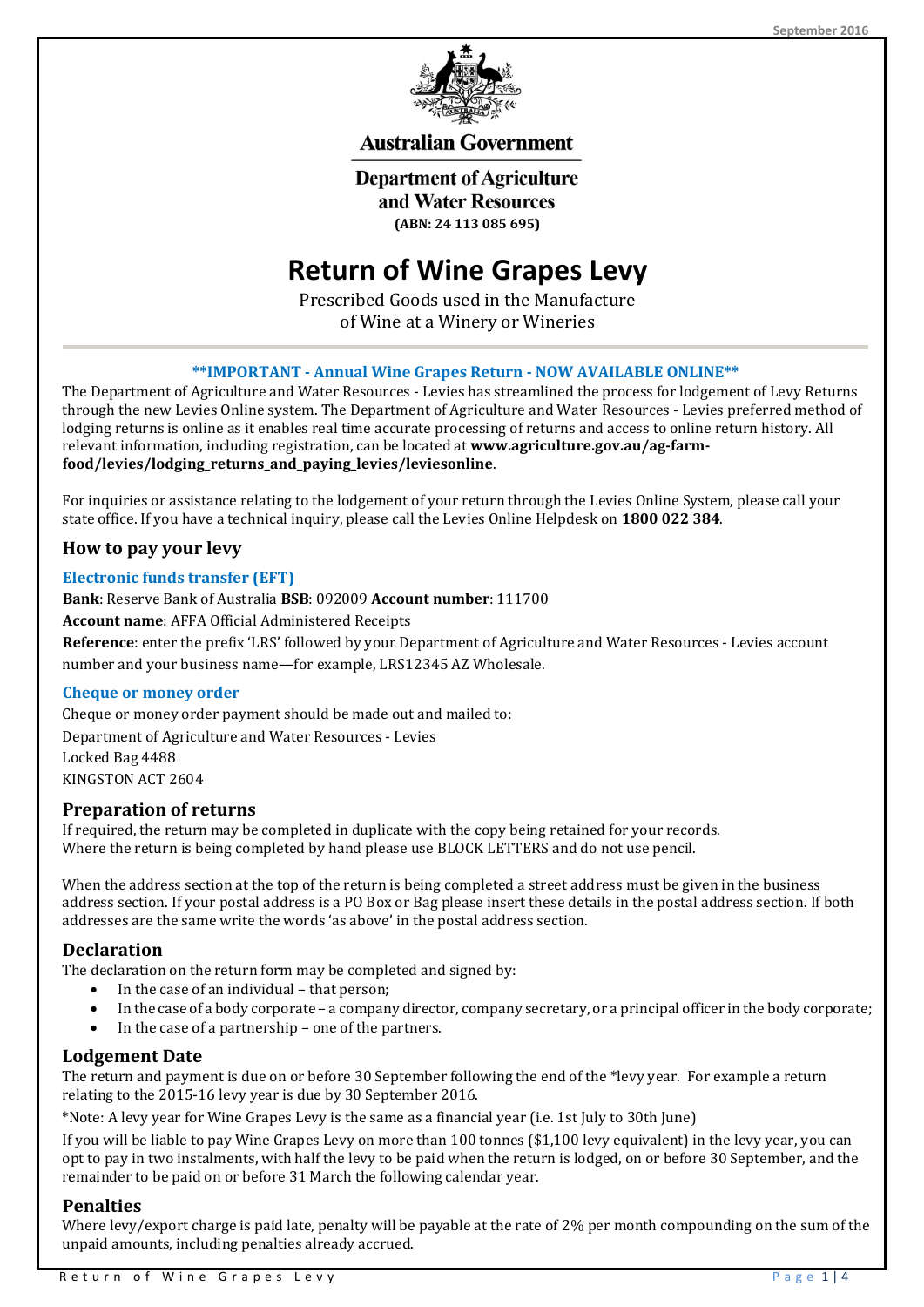**Australian Government** 

and Water Resources

# **Wine Grapes Levy**

ABN: 24 113 085 695 *Primary Industries Levies and Charges Collection Act 1991 Primary Industries (Excise) Levies Act 1999* and associated legislation.

# **Return of Prescribed Goods used in the**  Department of Agriculture **Manufacture of Wine at a Winery or Wineries**

| Owner of Prescribed Goods:<br><b>Trading Name</b>                                                                                                                                                                                                                          |                                                  |                   |                                                        |                                                                                                                                                                                                                     |                                                                    | LRS account number |    |                                                                   |  |  |  |
|----------------------------------------------------------------------------------------------------------------------------------------------------------------------------------------------------------------------------------------------------------------------------|--------------------------------------------------|-------------------|--------------------------------------------------------|---------------------------------------------------------------------------------------------------------------------------------------------------------------------------------------------------------------------|--------------------------------------------------------------------|--------------------|----|-------------------------------------------------------------------|--|--|--|
| (if different to above)<br>Business identifying number<br>(ACN, ABN etc. if applicable)                                                                                                                                                                                    |                                                  |                   |                                                        |                                                                                                                                                                                                                     |                                                                    |                    |    | During the levy year:                                             |  |  |  |
| Business or residential address<br>(not a PO Box or Bag)                                                                                                                                                                                                                   |                                                  |                   |                                                        |                                                                                                                                                                                                                     |                                                                    |                    |    | 1 July 20                                                         |  |  |  |
|                                                                                                                                                                                                                                                                            |                                                  |                   |                                                        | Postcode                                                                                                                                                                                                            |                                                                    |                    |    | 30 June 20                                                        |  |  |  |
|                                                                                                                                                                                                                                                                            |                                                  |                   |                                                        |                                                                                                                                                                                                                     |                                                                    |                    | To |                                                                   |  |  |  |
| Postal address<br>(if different to above)                                                                                                                                                                                                                                  |                                                  |                   |                                                        | Postcode                                                                                                                                                                                                            |                                                                    |                    |    | <b>Levy: 015</b>                                                  |  |  |  |
| This form is to be completed by the owner of prescribed goods used in the manufacture wine. The total amount processed should<br>include amounts processed at other premises. Please provide details of amounts processed at your own and other premises on the next page. |                                                  |                   |                                                        |                                                                                                                                                                                                                     |                                                                    |                    |    |                                                                   |  |  |  |
| Tonnes of fresh grapes used to make wine in the levy year<br>(All tonnage figures to be to three decimal points)                                                                                                                                                           |                                                  |                   |                                                        |                                                                                                                                                                                                                     |                                                                    |                    |    | 01<br>If you only used fresh grapes go<br>directly to box F below |  |  |  |
| Tonnes of dried grapes used to make wine this levy year<br>(either purchased or from storage)                                                                                                                                                                              |                                                  |                   |                                                        | Tonnes of dried grapes converted to fresh                                                                                                                                                                           |                                                                    |                    |    |                                                                   |  |  |  |
| <b>B1</b>                                                                                                                                                                                                                                                                  |                                                  |                   |                                                        | grape equivalent<br>(multiply box B1 by 3)                                                                                                                                                                          |                                                                    |                    |    | 02                                                                |  |  |  |
| Litres of single strength grape juice used to make wine this year<br>(either purchased or from storage)                                                                                                                                                                    |                                                  |                   |                                                        | Tonnes of fresh grape equivalent of single<br>strength juice                                                                                                                                                        |                                                                    |                    |    |                                                                   |  |  |  |
| C <sub>1</sub>                                                                                                                                                                                                                                                             |                                                  |                   |                                                        | (divide litres in box C1 by 800)                                                                                                                                                                                    |                                                                    | C                  |    | 03                                                                |  |  |  |
| Litres of concentrated grape juice used to make wine<br>(either purchased or from storage)                                                                                                                                                                                 |                                                  |                   |                                                        |                                                                                                                                                                                                                     |                                                                    |                    |    |                                                                   |  |  |  |
| Litres<br>X                                                                                                                                                                                                                                                                | Strength                                         | $\equiv$          | Single Strength Equ. Ltr                               |                                                                                                                                                                                                                     |                                                                    |                    |    |                                                                   |  |  |  |
| X                                                                                                                                                                                                                                                                          |                                                  | $\quad \  \  =$   |                                                        |                                                                                                                                                                                                                     |                                                                    |                    |    |                                                                   |  |  |  |
| X                                                                                                                                                                                                                                                                          |                                                  | $\qquad \qquad =$ |                                                        | Tonnes of fresh grape equivalent of                                                                                                                                                                                 |                                                                    |                    |    |                                                                   |  |  |  |
| X<br>$\equiv$                                                                                                                                                                                                                                                              |                                                  |                   | concentrated juice<br>(divide litres in box D1 by 800) |                                                                                                                                                                                                                     |                                                                    | D                  |    | 04                                                                |  |  |  |
| Single strength Equivalent Total<br>D <sub>1</sub><br>Total tonnage used to make wine                                                                                                                                                                                      |                                                  |                   |                                                        | <b>TOTAL</b> boxes $A + B + C + D =$                                                                                                                                                                                |                                                                    |                    |    |                                                                   |  |  |  |
|                                                                                                                                                                                                                                                                            |                                                  |                   |                                                        |                                                                                                                                                                                                                     |                                                                    |                    |    |                                                                   |  |  |  |
| Levy payable on tonnage in box E (Note: If declaring a Nil Return no levy is payable)<br><b>Payment of levy not received</b><br>by the due date may attract penalty                                                                                                        |                                                  |                   | If you are declaring more than 100 tonnes of           | 1 <sup>st</sup>                                                                                                                                                                                                     | Due 30 Sep                                                         | F                  |    | Instalment amount                                                 |  |  |  |
|                                                                                                                                                                                                                                                                            |                                                  |                   |                                                        | fresh grapes (or equivalent) you may opt to pay<br>2 <sup>n</sup><br>Due 31 Mar<br>in two instalments. Please tick the relevant box.                                                                                |                                                                    |                    |    |                                                                   |  |  |  |
| <b>Declaration:</b>                                                                                                                                                                                                                                                        |                                                  |                   |                                                        | I declare that to the best of my knowledge the information contained on this return form and any attachments is<br>correct in every essential detail. "Giving false or misleading information is a serious offence" |                                                                    |                    |    |                                                                   |  |  |  |
|                                                                                                                                                                                                                                                                            | Full name of declarant<br>(Please print)         |                   |                                                        | Mr/Mrs/Dr/Ms/Miss                                                                                                                                                                                                   |                                                                    |                    |    |                                                                   |  |  |  |
|                                                                                                                                                                                                                                                                            | Signature and date                               |                   |                                                        |                                                                                                                                                                                                                     |                                                                    |                    |    | $\prime$                                                          |  |  |  |
|                                                                                                                                                                                                                                                                            | Designation                                      |                   |                                                        |                                                                                                                                                                                                                     |                                                                    |                    |    |                                                                   |  |  |  |
| <b>Contact officer</b><br>details                                                                                                                                                                                                                                          | Full name<br>Mr/Mrs/Dr/Ms/Miss<br>(Please print) |                   |                                                        |                                                                                                                                                                                                                     |                                                                    |                    |    |                                                                   |  |  |  |
|                                                                                                                                                                                                                                                                            | Phone number                                     |                   | Facsimile [<br>$\mathcal{E}$<br>number                 |                                                                                                                                                                                                                     |                                                                    |                    |    |                                                                   |  |  |  |
|                                                                                                                                                                                                                                                                            | Email address                                    |                   |                                                        |                                                                                                                                                                                                                     |                                                                    |                    |    |                                                                   |  |  |  |
| <b>Method of payment</b><br>(please tick)                                                                                                                                                                                                                                  | Cheque                                           | <b>EFT</b>        | $\blacktriangleright$ Date deposited                   | /20                                                                                                                                                                                                                 | lease note: Levies do not issue receipts<br><b>IFFICE USE ONLY</b> |                    |    |                                                                   |  |  |  |
| On completion, please forward return together<br>with payment to:<br>Department of Agriculture and Water Resources -<br>Levies<br>Locked Bag 4488<br>KINGSTON ACT 2604<br>OR Fax: 1800 609 150<br>OR Email: Levies.Management@agriculture.gov.au                           |                                                  |                   | and Water Resources - Levies'                          | For further enquiries about wine industry levies<br>and charges contact Department of Agriculture<br>Adelaide office toll free on 1800 814 961.                                                                     | Date entered<br>Levy number<br>Signed                              |                    |    |                                                                   |  |  |  |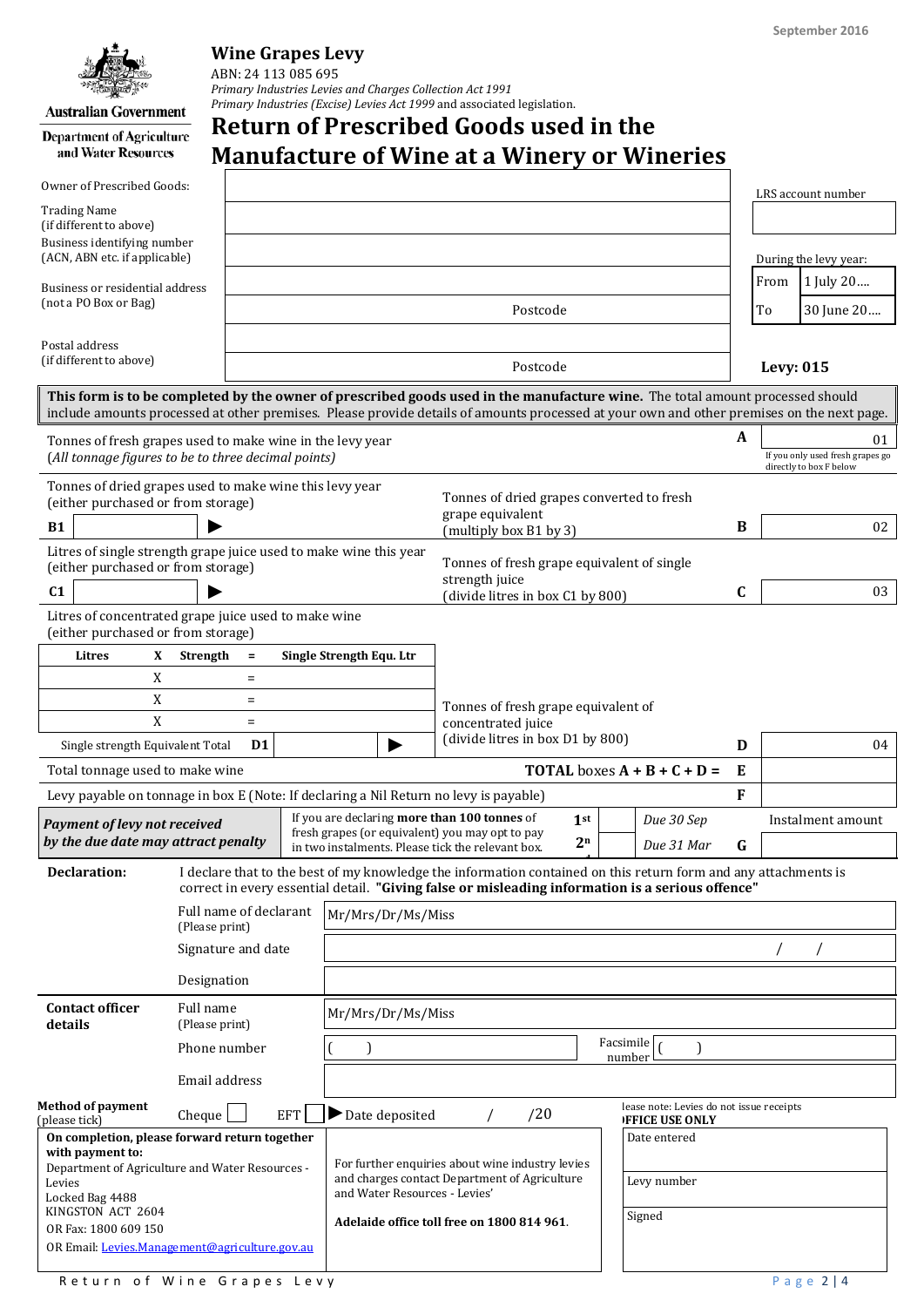| <b>Name of Winery</b><br>where wine was made | <b>Address of Winery</b><br>(Do not include PO Box)                                                   | Fresh<br><b>Grapes</b> | <b>Dried</b><br><b>Grapes</b> | Single<br><b>Strength</b>    | <b>Concentrated Grape Juice</b> |         |                                       |
|----------------------------------------------|-------------------------------------------------------------------------------------------------------|------------------------|-------------------------------|------------------------------|---------------------------------|---------|---------------------------------------|
|                                              |                                                                                                       | Tonnes                 | Tonnes                        | <b>Grape Juice</b><br>Litres |                                 | Litres: | Strength:                             |
|                                              |                                                                                                       |                        |                               |                              |                                 |         |                                       |
|                                              |                                                                                                       |                        |                               |                              |                                 |         |                                       |
|                                              |                                                                                                       |                        |                               |                              |                                 |         |                                       |
|                                              |                                                                                                       |                        |                               |                              |                                 |         |                                       |
|                                              |                                                                                                       |                        |                               |                              |                                 |         |                                       |
|                                              |                                                                                                       |                        |                               |                              |                                 |         |                                       |
|                                              |                                                                                                       |                        |                               |                              |                                 |         |                                       |
|                                              |                                                                                                       |                        |                               |                              |                                 |         |                                       |
|                                              |                                                                                                       |                        |                               |                              |                                 |         |                                       |
|                                              |                                                                                                       |                        |                               |                              |                                 |         |                                       |
|                                              |                                                                                                       |                        |                               |                              |                                 |         |                                       |
|                                              |                                                                                                       |                        |                               |                              |                                 |         |                                       |
|                                              |                                                                                                       |                        |                               |                              |                                 |         |                                       |
|                                              |                                                                                                       |                        |                               |                              |                                 |         |                                       |
|                                              | <b>Totals</b><br>(these totals should match the corresponding<br>boxes on the first page of the form) |                        |                               |                              |                                 |         |                                       |
|                                              |                                                                                                       | $\mathbf{A}$           | <b>B1</b>                     | C1                           | D <sub>1</sub>                  |         | <b>Total of Litres times Strength</b> |
|                                              |                                                                                                       |                        |                               |                              |                                 |         |                                       |